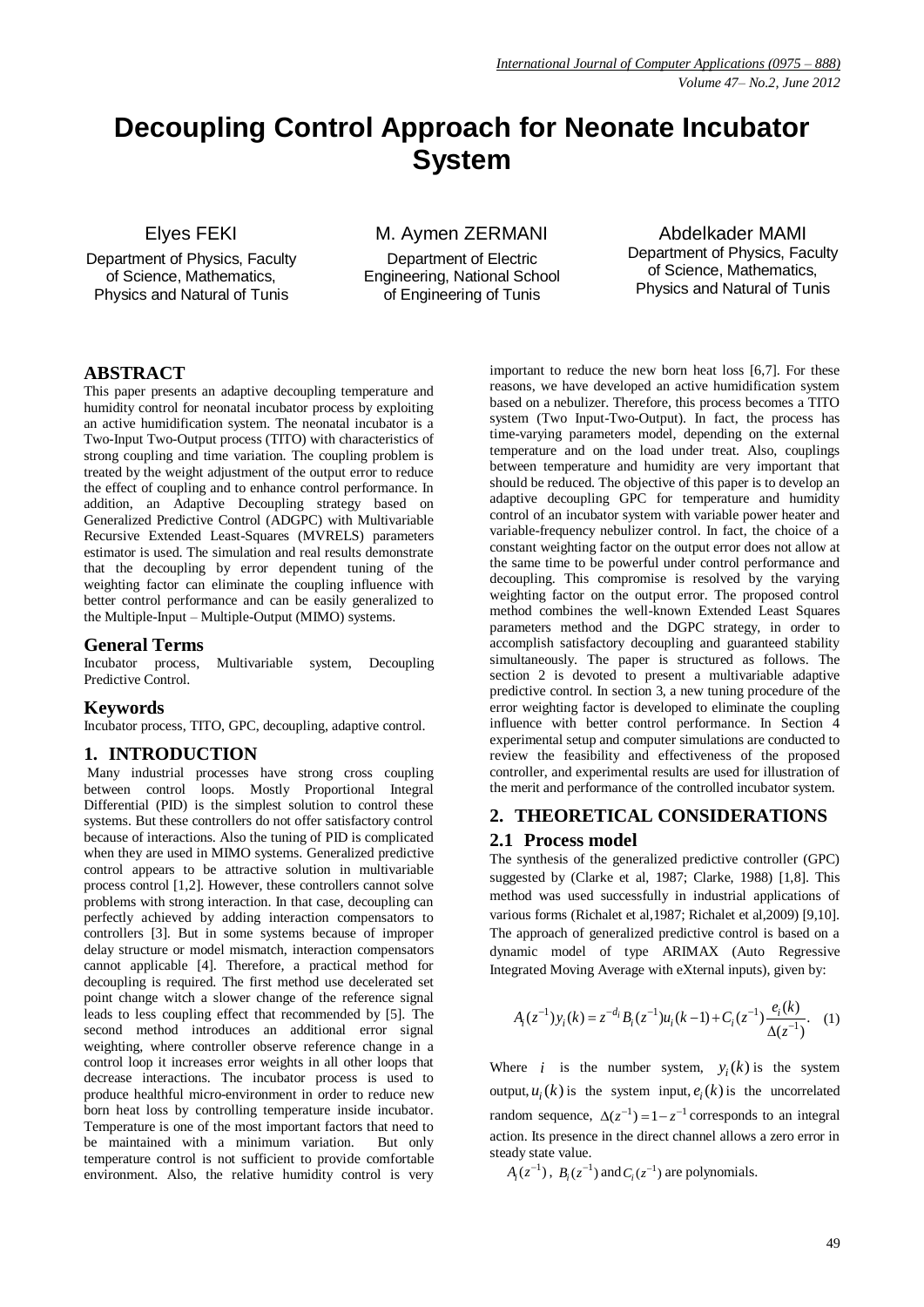$$
A_i(z^{-1}) = 1 + a_1 z^{-1} + a_2 z^{-2} + \dots + a_{nai} z^{-n a_i},
$$
  
\n
$$
B_i(z^{-1}) = b_0 + b_1 z^{-1} + b_2 z^{-2} + \dots + b_{nbi} z^{-n b_i},
$$
  
\n
$$
C_i(z^{-1}) = 1 + c_1 z^{-1} + c_2 z^{-2} + \dots + c_{nci} z^{-nci}.
$$
  
\n(2)

With  $na_i$ ,  $nb_i$ ,  $nc_i$  indicate the respective order of these polynomials.

# **2.2 Cost function**

The generalized predictive control based on the minimization of a quadratic criterion on a sliding horizon, which involves a term related to the difference between the predicted output sequence and the sequence of future control [11].

The criterion is given by:

$$
J_i = \lambda_{yi} \sum_{t=N_i}^{HR_i} [y_{C_i}(k+t) - \hat{y}_i(k+t)]^2 + \lambda_{ui} \sum_{t=1}^{N_{C_i}} \Delta u_i^2(k+t-1)
$$
(3)

with  $\hat{y}_i(k)$  is the output value predicted at time k,  $y_{C_i}(k)$  is the set points values at time k,  $\Delta u_i(k)$  is the increment of control at time k,  $N_i$  is the minimum prediction horizon, *HP*<sup>*i*</sup> is the maximum prediction horizon,  $N_{C_i}$  is the control horizon,  $\lambda_{ui}$  is the control weighting factor and  $\lambda_{yi}$  is the error weighting factor.

# **2.3 Prediction of the system output**

Consider the output expressed by (1) the output at time instant  $(k+t)$  will be:

$$
y_i(k+t) = \frac{B_i(z^{-1})}{A_i(z^{-1})} u_i(k+t-d_i-1) + \frac{C_i(z^{-1})}{A_i(z^{-1})\Delta(z^{-1})} e_i(k+t)
$$
 (4)

By applying the Euclidean algorithm on the second term of (4) we get

$$
\frac{C_i(z^{-1})}{A_i(z^{-1})\Delta(z^{-1})} = L_t(z^{-1}) + z^{-t} \frac{G_t(z^{-1})}{A_i(z^{-1})\Delta(z^{-1})}
$$
(5)

After using (4) and (5), we assume that the term related to the disturbance is zero, the optimal predictor of the output is:

$$
\hat{y}_i(k+t) = \frac{L_i(z^{-1})B_i(z^{-1})\Delta(z^{-1})}{C_i(z^{-1})}u_i(k+t-d_i-1) + \frac{G_i(z^{-1})}{C_i(z^{-1})}y_i(k)
$$
(6)

A second Diophantine equation decompose the predictor in two terms: a term based on the current output, old orders, the system output and a second term dependent on future orders.

$$
\frac{\sigma_i(z^{-1})}{C_i(z^{-1})} = H_t(z^{-1}) + z^{-t+d_i} \frac{R_t(z^{-1})}{C_i(z^{-1})}
$$
(7)

with

$$
\sigma_i(z^{-1}) = L_i(z^{-1})B_i(z^{-1})
$$
\n(8)

The optimal predictor of the output is:

$$
\hat{y}_i(k+t) = H_t(z^{-1})\Delta(z^{-1})u_i(k+t-d_i-1) +
$$
\n
$$
\frac{G_t(z^{-1})}{C_i(z^{-1})}y_i(k) + \frac{R_t(z^{-1})}{C_i(z^{-1})}\Delta(z^{-1})u_i(k-1)
$$
\n(9)

Where  $H_t(z^{-1})$   $G_t(z^{-1})$   $R_t(z^{-1})$  et  $L_t(z^{-1})$  are polynomial solutions to the Diophantine equations [1]. The matrix formulation is represented by:

$$
\hat{Y}_i = \hat{H}_i \Delta U_i + \hat{G}_i Y_i^* + \hat{R}_i \Delta U_i^*
$$
\n(10)

The vector of the predicted outputs  $\hat{Y}_i$  is the sum of the predicted forced  $\hat{H}_i \Delta U_i$  and free responses  $\hat{G}_i Y_i^* + \hat{R}_i \Delta U_i^*$ with:

$$
\hat{Y}_i = [\hat{y}_i(k+1/k), \hat{y}_i(k+2/k) \cdots \hat{y}_i(k+H P_i/k)]^T, \qquad (11)
$$
\n
$$
Y_i^* = [y_i^*(k), y_i^*(k-1) \cdots y_i^*(k-na_i)]^T, \qquad (12)
$$

*Y y k y k y k na i i i i i* (12)

$$
\Delta U_i = \left[\Delta u_i(k) \cdots \Delta u_i(k + N_{Ci} - 1)\right]^T, \tag{12}
$$

$$
\Delta U_i = [\Delta u_i(k) \cdots \Delta u_i(k + N_{Ci} - 1)] ,
$$
\n
$$
\Delta U_i^* = [\Delta u_i^*(k - 1) \cdots \Delta u_i^*(k - \text{nbi} - \text{di} + 1)]^T ,
$$
\n
$$
\hat{G} = [G_{i-1}(z^{-1}) \cdots G_{i-1} - (z^{-1})]^T ,
$$
\n(15)

$$
\hat{G}_i = [G_{1+d_i}(z^{-1}) \cdots G_{HP_i + d_i}(z^{-1})]^T, \tag{15}
$$
\n
$$
\hat{R} = [R_{(1+d_i)}(z^{-1}) \cdots R_{(1+d_i)}(z^{-1})]^T
$$
\n
$$
(16)
$$

$$
\hat{R}_i = [R_{1+d_i}(z^{-1}) \cdots R_{H_1^p+d_i}(z^{-1})]^T, \qquad (16)
$$

$$
\hat{H}_i = \begin{pmatrix}\nh_0 & 0 & \cdots & 0 \\
h_1 & h_0 & \cdots & 0 \\
\vdots & \vdots & \vdots & \vdots \\
h_{HP_i - di - 1} & h_{HP_i - di - 2} & \cdots & h_{HP_i - di - N_{Ci}}\n\end{pmatrix}
$$
(17)

where

$$
y_i^*(k) = \frac{y_i(k)}{C_i(z^{-1})}, \Delta u_i^*(k-1) = \frac{\Delta u_i(k-1)}{C_i(z^{-1})},
$$
  
and 
$$
\begin{cases} \text{DIM}(\hat{G}_i) = (\text{HP}_i - \text{d}_i, \text{ na}_i + \text{d}_i - 1), \\ \text{DIM}(\hat{R}_i) = (\text{HP}_i - \text{d}_i, \text{ nb}_i + \text{d}_i - 1), \\ \text{DIM}(\hat{H}_i) = (\text{HP}_i - \text{d}_i, \text{ N}_{Ci}), \end{cases}
$$

denote the dimension of  $\hat{G}_i$ ,  $\hat{R}_i$  and  $\hat{H}_i$ , respectively.

### **2.4 Law order**

We write the criterion J in matrix form

$$
J_{i} = [\hat{Y}_{i}(k) - Y_{C_{i}}(k)]^{T} \chi_{i}[\hat{Y}(k) - Y_{C_{i}}(k)] + \lambda_{ui} \Delta U_{i}(k)^{T} \Delta U_{i}(k)
$$
 (18)

with 
$$
Y_{Ci} = [y_{C_i}(k+d_i) \cdots y_{Ci}(k+HP_i+d_i)]
$$
 (19)

The optimal vector  $\Delta U_i$  is

$$
\Delta U_i = (\hat{H}_i^T \chi_i \hat{H}_i + \lambda_{ui} I_{N_{Ci}})^{-1} \hat{H}_i^T \hat{Y}_i^T
$$
\n(20)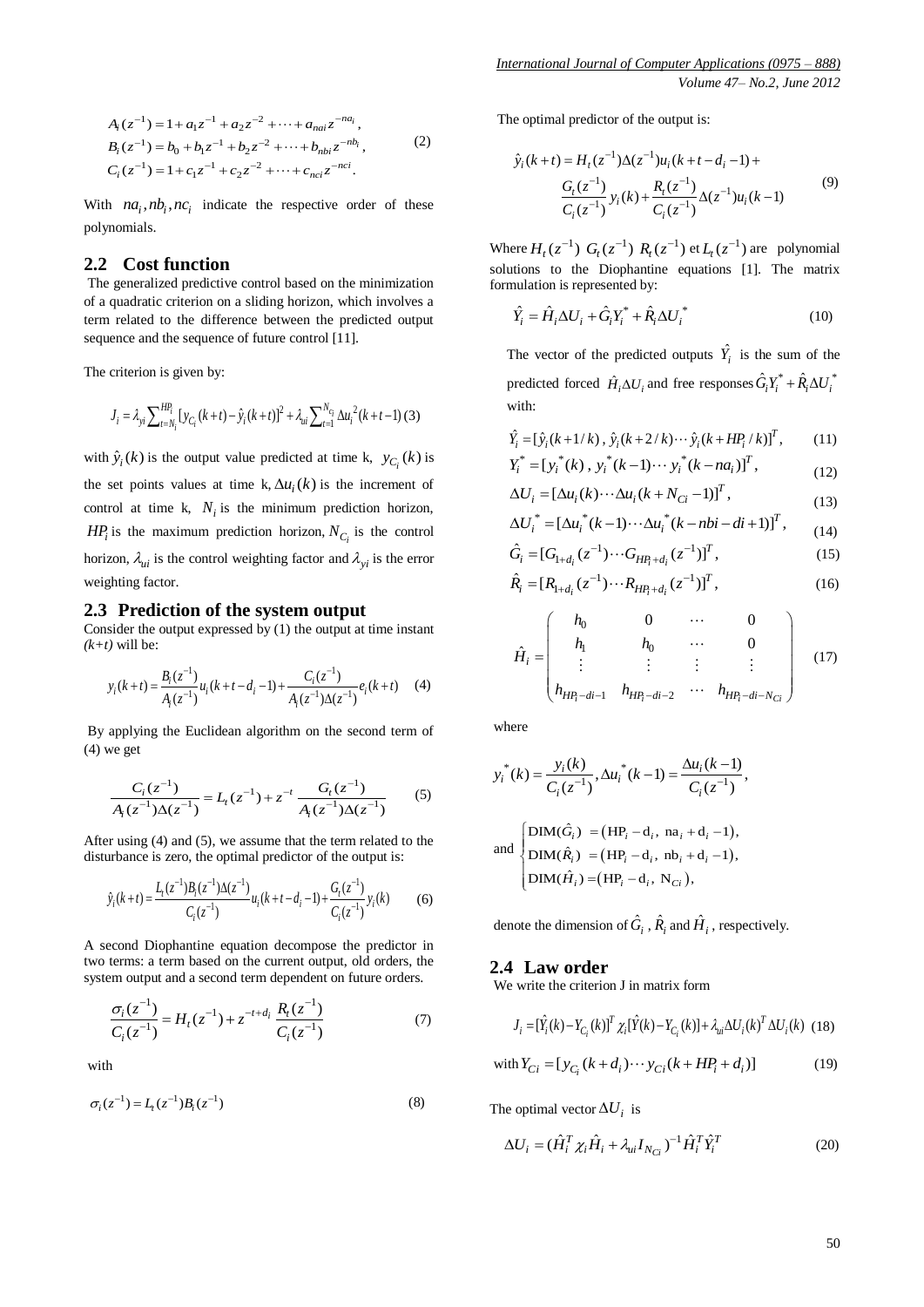The optimal control law is derived from analytical minimization of the previous cost function. Only the first control value is finally applied to the system.

$$
u_i(k) = \Delta u_i(k) + u_i(k-1).
$$
 (21)

Which  $\Delta u_i(k)$  is the first element of the vector  $\Delta U_i$  and  $I_{N_C}$  is diagonal matrix of size  $N_{Ci} * N_{Ci}$  and  $\chi_i$  is diagonal matrix of size  $HP_i - d_i * HP_i - d_i$ .

$$
I_{N_{Ci}} = \begin{pmatrix} 1 & 0 \\ 0 & 1 \end{pmatrix}, \chi_i = \begin{pmatrix} \lambda_{yi} & 0 \\ 0 & \lambda_{yi} \end{pmatrix}
$$
 (22)

For the system with constrains on the controller output value, on the controller increment output value or on the system output value, the vector  $\Delta u_i$  is calculated by function FMINCON of Optimization Toolbox of the language Matlab. We can express constraint on the process in the form

$$
u_{\min} \le u_i(k) \le u_{\max} , \qquad (23)
$$
  
\n
$$
\Delta u_{\min} \le \Delta u_i(k) \le \Delta u_{\max} .
$$

### **2.5 Adaptive control**

In this part, our aim is to describe the design strategy of the Adaptive Predictive Controller (AGPC) [12-14] for incubator system. The synthesis of the previous predictive control considers that the parameters of the process are fixed, but in reality this is not the case. In fact, the incubator has timevarying parameters model, depending on the external temperature and on the load under treat. The Multi Variable Recursive Extended Least Squares algorithm (MVRELS) is applied to estimate the unknown system parameters  $\hat{A}_{ij}$ and  $\hat{B}_{ij}$  and the estimated parameters are updated at each sampling period for tuning of the GPC control  $\hat{H}_t$  ,  $\hat{G}_t$  ,  $\hat{R}_t$  and  $\hat{L}_j$  .



**Fig1:TITO process model.**

The transfer functions of the various subsystems are described by

$$
y_{ij}(k) = \frac{z^{-dij} B_{ij}(z^{-1})}{A_{ij}(z^{-1})} u_i(k-1)
$$
 (24)

Where i and j are the level indices  $(i, j = 1,2)$  and the two equations that represent the two outputs of the systems are

$$
y_1(k) = y_{11}(k) + y_{12}(k) + \xi_1,
$$
  
\n
$$
y_2(k) = y_{22}(k) + y_{21}(k) + \xi_2.
$$
\n(25)

$$
y_1(k) = \frac{z^{-d11}B_{11}(z^{-1})A_{12}(z^{-1})}{A_{11}(z^{-1})A_{12}(z^{-1})}u_1(k-1) + \frac{z^{-d12}B_{12}(z^{-1})A_{11}(z^{-1})}{A_{12}(z^{-1})A_{11}(z^{-1})}u_2(k-1) + C_1(z^{-1})\frac{e_1(k)}{A_{12}(z^{-1})A_{11}(z^{-1})},
$$
\n(26)

$$
y_2(k) = \frac{z^{-d22}B_{22}(z^{-1})A_{21}(z^{-1})}{A_{22}(z^{-1})A_{21}(z^{-1})}u_2(k-1)
$$
  
+ 
$$
\frac{z^{-d21}B_{21}(z^{-1})A_{22}(z^{-1})}{A_{21}(z^{-1})A_{22}(z^{-1})}u_1(k-1) + C_2(z^{-1})\frac{e_2(k)}{A_{21}(z^{-1})A_{22}(z^{-1})}
$$

Also, we can rewrite  $y_1$  and  $y_2$  as follow:

$$
y_1(k) = \frac{z^{-d11}P_{11}(z^{-1})}{D_{11}(z^{-1})}u_1(k-1) + \frac{z^{-d12}P_{12}(z^{-1})}{D_{11}(z^{-1})}u_2(k-1) + C_1(z^{-1})\frac{e_1(k)}{D_{11}(z^{-1})},
$$
  
\n
$$
y_2(k) = \frac{z^{-d22}P_{22}(z^{-1})}{D_{22}(z^{-1})}u_2(k-1) + \frac{z^{-d21}P_{21}(z^{-1})}{D_{22}(z^{-1})}u_1(k-1) + C_2(z^{-1})\frac{e_2(k)}{D_{22}(q^{-1})}
$$
 (27)

Based on the expression (27) of the global outputs  $y_i$ , we can estimate coefficients of the polynomials  $D_{11}$ ,  $D_{22}$ ,  $P_{11}$ ,  $P_{12}$ ,  $P_{21}$ ,  $P_{22}$ using the MVRELS technique,

with  $nd1, nd2, np11, np12, np21, np22$  indicate the respective order of these polynomials.

The MVRELS estimation method with forgetting factor  $\lambda_1$  and  $\lambda_2$  is expressed by:

$$
P(k) = \frac{1}{\lambda_1} [P(k-1) - \frac{P(k-1)\varphi_i^T(k)P(k-1)}{\frac{\lambda_1}{\lambda_2} + \varphi_1(k)\varphi_i^T(k)P(k-1)}], (28)
$$
  
\n
$$
K(k) = P(k)\varphi_i(k), \qquad (29)
$$
  
\n
$$
\theta_i(k) = \theta_i(k-1) + K(k)(y_i(k) - \varphi_i(k)^T \theta_i(k-1)) \quad (30)
$$

where  $i=1$ 

nere i=1  
\n
$$
\varphi_1(k) = [y_1(k-1)\cdots y_1(k-nd)], u_1(k-d_{11}-1)\cdots u_1(k-d_{11}-np_{11}),
$$
\n
$$
u_2(k-d_{12}-1)\cdots u_2(k-d_{12}-np_{12}), e_1(k-1)\cdots e_1(k-nc_1)]^T
$$
\n
$$
\theta_1(k) = \left[D^{11} \cdots D^{11} \cdots P^{11} \cdots P^{11} \cdots P^{12} \cdots P^{12} \cdots p_{12}, c_1 \cdots c_{nc1}\right]^T
$$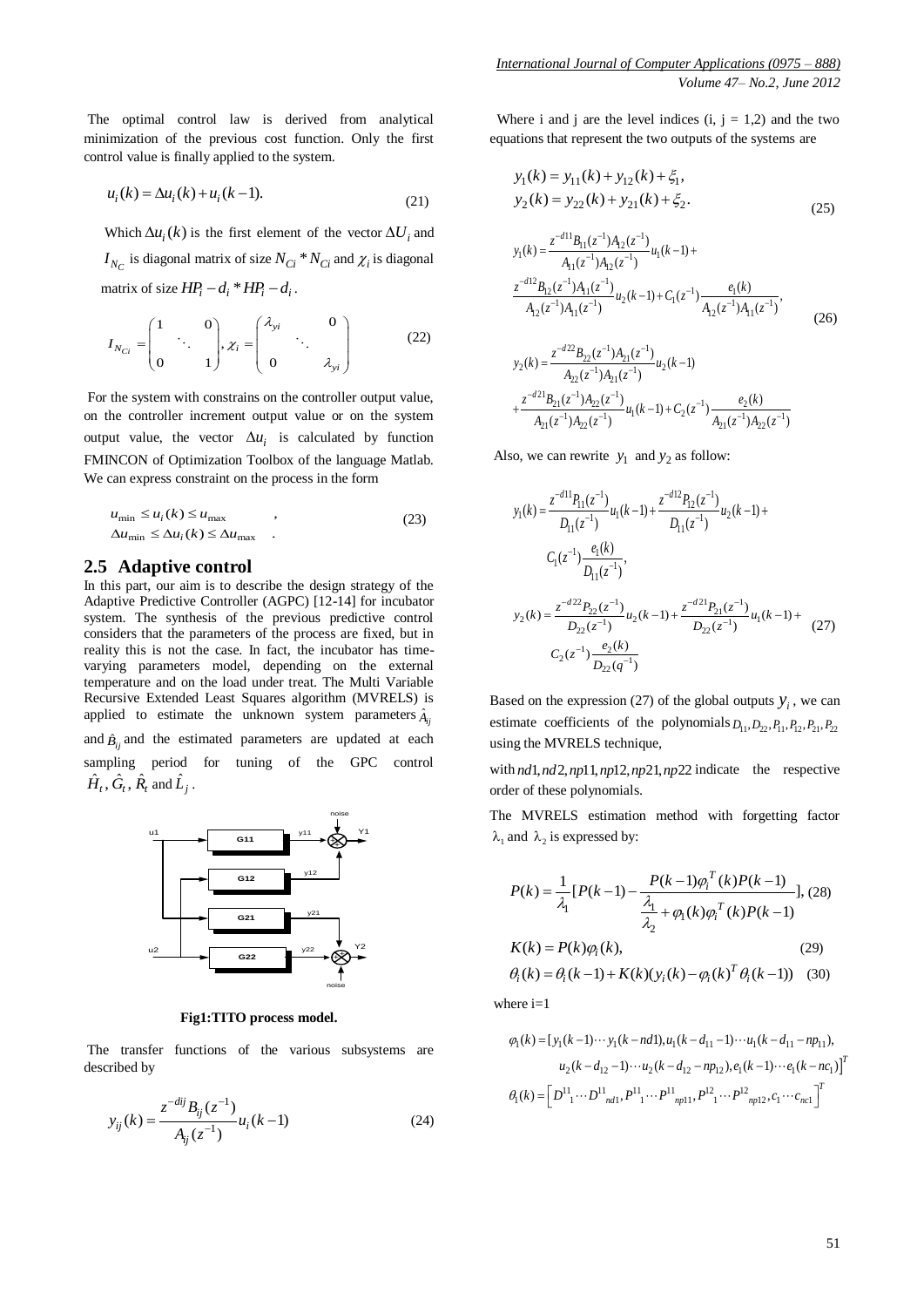*Volume 47– No.2, June 2012* 

where 
$$
i=2
$$

where i=2  
\n
$$
\varphi_2(k) = [y_2(k-1)\cdots y_2(k-nd)], u_2(k-d_{22}-1)\cdots u_2(k-d_{22}-np_{22}),
$$
\n
$$
u_1(k-d_{21}-1)\cdots u_1(k-d_{21}-np_{21}), e_2(k-1)\cdots e_2(k-nc_1)\Big]^T
$$
\n
$$
\theta_2(k) = \Big[D^{22} \cdot \cdots D^{21} \cdot \cdots D^{21} \cdot \cdots P^{22} \cdot \cdots P^{21} \cdot \cdots P^{21} \cdot \cdots P^{21} \cdot \cdots P^{21} \cdot \cdots P^{21} \cdot \cdots P^{21} \cdot \cdots P^{21} \cdot \cdots P^{21} \cdot \cdots P^{21} \cdot \cdots P^{21} \cdot \cdots P^{21} \cdot \cdots P^{21} \cdot \cdots P^{21} \cdot \cdots P^{21} \cdot \cdots P^{21} \cdot \cdots P^{21} \cdot \cdots P^{21} \cdot \cdots P^{21} \cdot \cdots P^{21} \cdot \cdots P^{21} \cdot \cdots P^{21} \cdot \cdots P^{21} \cdot \cdots P^{21} \cdot \cdots P^{21} \cdot \cdots P^{21} \cdot \cdots P^{21} \cdot \cdots P^{21} \cdot \cdots P^{21} \cdot \cdots P^{21} \cdot \cdots P^{21} \cdot \cdots P^{21} \cdot \cdots P^{21} \cdot \cdots \cdot P^{21} \cdot \cdots P^{21} \cdot \cdots \cdot P^{21} \cdot \cdots \cdot P^{21} \cdot \cdots \cdot P^{21} \cdot \cdots \cdot P^{21} \cdot \cdots \cdot P^{21} \cdot \cdots P^{21} \cdot \cdots P^{21} \cdot \cdots P^{21} \cdot \cdots P^{21} \cdot \cdots P^{21} \cdot \cdots P^{21} \cdot \cdots P^{21} \cdot \cdots P^{21} \cdot \cdots P^{21} \cdot \cdots P^{21} \cdot \cdots P^{21} \cdot \cdots P^{21} \cdot \cdots P^{21} \cdot \cdots P^{21} \cdot \cdots P^{21} \cdot \cdots P^{21} \cdot \cdots P^{21} \cdot \cdots P^{21} \cdot \cdots P^{
$$

 $K(k)$  is an error correct gain vector;  $P(k)$  is symmetrical matrix;  $\lambda$  is a forgetting factor. Noise  $e_i$  cannot be measured. However, we can make a good estimation of  $\hat{e}_i(k)$  by  $\hat{e}_i(k) = y_i(k) - \varphi_i(k)^T \theta_i(k)$ 

# **3. DECOUPLING DESIGN OF GPC 3.1 Decoupling by decelerating the reference signal change**

In order to solve the problem of coupling, a TITO process model Fig 1 is considered. The two output variables  $(y_1, y_2)$  of the process become the controlled variables; the two variable inputs  $(u_1, u_2)$  are the manipulated variables  $\xi_1$  and  $\xi_2$  are non-measurable disturbances. Assume the system to be controlled is a double-input/double-outputs system.<br>  $A(z^{-1})Y(k) = B(z^{-1})U(k-1) + \xi(k),$ 

$$
A(z^{-1})Y(k) = B(z^{-1})U(k-1) + \xi(k),
$$

$$
A(z^{-1}) = \begin{bmatrix} 1 - 1.4z^{-1} + 0.45z^{-1} & 0 \\ 0 & 1 - 1.2z^{-1} + 0.32z^{-1} \end{bmatrix},
$$
  
\n
$$
B(z^{-1}) = \begin{bmatrix} 0.209z^{-1} + z^{-2} & 0.213 - 0.25z^{-1} \\ 0.226z^{-1} + 0.324z^{-2} & 0.131 + 0.109z^{-1} \end{bmatrix},
$$
  
\n
$$
\xi = \begin{bmatrix} \xi_1 \\ \xi_2 \end{bmatrix}, U = \begin{bmatrix} u_1 \\ u_2 \end{bmatrix}, Y = \begin{bmatrix} y_1 \\ y_2 \end{bmatrix}
$$
 (31)

We write the criterion J of each controller

GPC1: 
$$
J_1 = \lambda_{y1} \sum_{j=N_1}^{HR} [y_{C_1}(k+t) - \hat{y}_1(k+t)]^2 + \lambda_{u1} \sum_{j=1}^{N_C} \Delta u_1^2(k+t-1),
$$
 (32)

GPC2: 
$$
J_2 = \lambda_{y2} \sum_{j=N_2}^{HP_2} [y_{C_2}(k+t) - \hat{y}_2(k+t)]^2 + \lambda_{u2} \sum_{j=2}^{N_C} \Delta u_2^2(k+t-1),
$$
 (33)

It is clear that a slower change of the reference signal leads to less coupling effect [5, 15]. This is proved in Fig 2 and in Fig3.



**Fig 2: Evolution of the output y2 with and without decoupling by decelerating the reference signal**.



#### **Fig 3: Evolution of the output y1 to input unit steps with and without filtered.**

The stepwise change of the set-value was filtered by a firstorder filter. The filter parameters were selected in such a way that the effect of coupling will be reduced.

$$
Y_{C_{-} \text{filtered}} = \frac{bz^{-1}}{1 - az^{-1}} Y_{C_{i}}
$$
 (34)

The use of a filter on the reference signal reduces the coupling effect but at the cost of the desired performance.

# **3.2 Decoupling by tuning error weighting factor**

In order to present the decoupling approach proposed, the TITO system (31) is used, and the structure of the decoupling control is also described in Fig 4.The main idea of decoupling controller is the following: The error weight factor of the output variable whose reference is kept constant should be increased and synchronized with the variable whose reference is modified. We note that a high value of the weighting factor  $\lambda_{\text{max}}$  on output error can generate a very drastic change in controlled variables and degrades the control performance, what we are trying to avoid in most cases. On the other hand, a low value of weighting factor  $\lambda_{\min}$  does not allow reducing the effect of the coupling caused by the other variable.



**Fig 4: Control structure of adaptive generalized predictive control with weighting factor adjusting**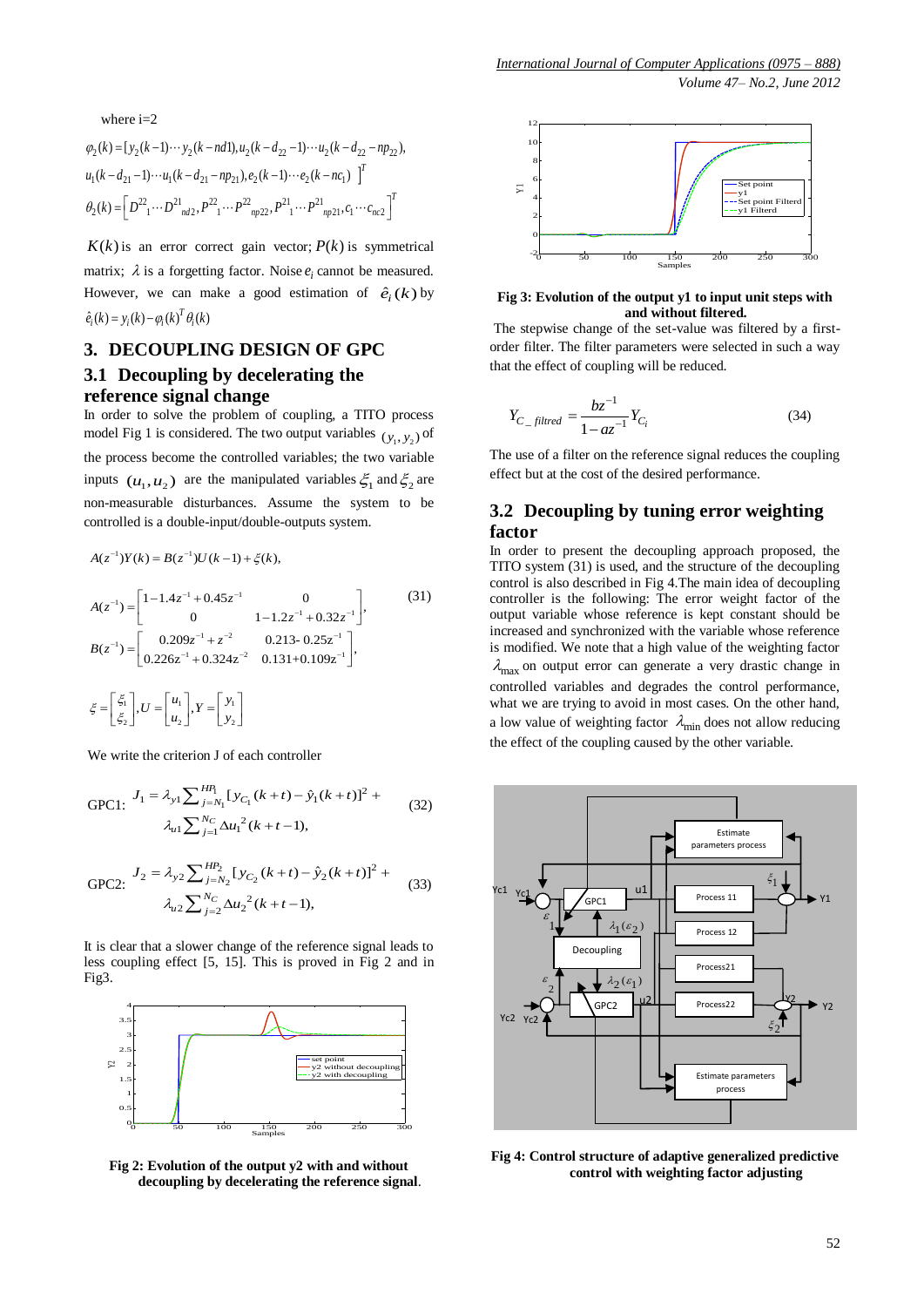To satisfy some performance (smooth control movements and minimum coupling effect), we establish the weighting factors expressions

$$
\lambda_{y1} = \begin{cases}\n\lambda_{\text{max1}} & \lambda_{y1} \ge \lambda_{\text{max1}} \\
\lambda_{\text{min1}} + \exp(|\varepsilon_2(k)|) & \lambda_{y1} \le \lambda_{\text{max1}}\n\end{cases},
$$
\n
$$
\lambda_{y2} = \begin{cases}\n\lambda_{\text{max2}} & \lambda_{y2} \ge \lambda_{\text{max2}} \\
\lambda_{\text{min2}} + \exp(|\varepsilon_1(k)|) & \lambda_{y2} \le \lambda_{\text{max2}}\n\end{cases}
$$
\n(35)

with  $\varepsilon_1(k) = y_{C_1}(k) - y_1(k), \quad \varepsilon_2(k) = y_{C_2}(k) - y_2(k)$ .

A good decoupling with better control performance seemed to be optimal when an exponential change of the weighting factors is used and the limit value is respected. Tuning of  $\lambda_{y_i}$  depends on process parameters [15] and can vary in broad range [1, 1000]. Higher  $\lambda_{\text{max}}$  leads to better decoupling. To check the validation of decoupling designed a simulation results are presented in Fig. 5 and Fig. 6. It should be mentioned that control horizon is  $N_{C_1} = N_{C_2} = 1$  and the control prediction is  $HP_1 = HP_2 = 15$ . Weighting of the control error for the first and second manipulated variables are: 1  $1 - 1 + \exp(|\varepsilon_2(k)|) \lambda_{y1}$  $50$   $\lambda_{y1} \ge 50$ <br>1+  $\exp(|\varepsilon_2(k)|)$   $\lambda_{y1} \le 50$  $y_1$ <sup>-</sup>  $\left| 1 + \exp(\varepsilon_2(k)) \right|$   $\lambda_y$  $\lambda$ .  $\lambda_{y1} = \begin{cases} 1 + \exp(|\varepsilon_2(k)|) & \lambda_{y1} \leq \end{cases}$  $\begin{cases}\n50 & \lambda_{y1} \ge 50\n\end{cases}$ =  $\begin{cases} 50 & \lambda_{y1} \ge 50 \\ 1 + \exp(|\varepsilon_2(k)|) & \lambda_{y1} \le 50 \end{cases}$ ,  $\lambda_{y2} = \begin{cases} 50 & \lambda_{y2} \\ 1 + \exp(|\varepsilon_1(k)|) & \lambda_{y2} \end{cases}$  $2^{-}$  | 1+ exp(| $\varepsilon_1(k)$ |)  $\lambda_{y2}$ 50  $\lambda_{v2} \ge 50$  $\lambda_{y2} \le 50$ <br>1+exp( $|\varepsilon_1(k)|$ )  $\lambda_{y2} \le 50$  $y^{2}$  | 1+ exp( $\varepsilon_1(k)$ )  $\lambda_y$ λ.  $\lambda_{y2} = \begin{cases} 1 + \exp(|\varepsilon_1(k)|) & \lambda_{y2} \end{cases}$  $\int$  50  $\lambda_{y2} \ge 50$ =  $\begin{cases} \n2\sqrt{3} & \text{if } k \leq 1 \\ \n1 + \exp(|\varepsilon_1(k)|) & \lambda_{y2} \leq 50 \n\end{cases}$ 



**Fig 5: Evolution of the outputs y2 with and without decoupling** .



**Fig 6: Evolution of the outputs y1 with and without decoupling.**



**Fig 7: Evolution of the weighting factor**  $\lambda_{y1}$  **and**  $\lambda_{y2}$ **.** 

Fig 5 and Fig 6 show that the choice of a constant weighting factor on the output error does not allow at the same time to be powerful under better control performance and decoupling. This compromise is resolved by the varying weighting factor on the output error  $\lambda_{yi}$  with using (35).

# **4. SIMULATION, EXPERIMENTAL RESULTS AND DISCUSSIONSS**

This section emphasizes on examining the performance of the proposed Adaptive Decoupling Generalized Predictive Controller (ADGPC) for temperature and humidity control of a new born incubator system.

### **4.1 Experiment setup**

A neonatal incubator is, usually, a small (approx- imately: 0.5  $x$  0.5  $x$  1 m<sup>3</sup>) cabinet with transparent walls so that the infant can be easily observed.



#### **Fig 8: Schematic of the incubator process with experimental arrangement for active humidification to control temperature and Humidity.**

The device may include an AC-powered heater, a fan to circulate the warmed air, a container for water to add humidity and access ports for nursing care. With the technology available currently, incubators use technology available currently, incubators use microprocessor-based control systems to create and to maintain the ideal microclimate for the preterm neonate [16]. The newest incubators, such as the Drager Isolette C2000, use a PID control algorithm to drive the servo control system (Drager Medical Systems, 2004)[17]. Furthermore, the current commercial devices use a passive humidification system, which humidity produced evaporation of water by heating it in the water container [18]. But the passive humidifier cannot provide a high humidity level at low temperature such as in the range of [20°C to 38°C]. In this work, we recovered an incubator from Maternal and Neonatal Unit of Rabta-Tunisia, Fig.9. Then, we replaced the passive humidifier by an external block based on a ultrasonic nebulizer system which is an instrument for converting a liquid into a fine spray. This system is able to increase the humidity to 80%. Also we developed a microcontroller-based system devoted to control the humidity and the heating of the new born incubator. The system developed measures the air temperature and the humidity by two sensors LM35 and SY-230. Then, these data are exported to a microcomputer to be analyzed [19]. The aim of this study is to design and implement a closed loop control system to regulate the temperature and humidity inside a neonatal incubator. The presence of coupling makes it impossible to set one without affecting the other. To eliminate the couplings between temperature and humidity, we propose a multivariable decoupled control by tuning the weighting factor.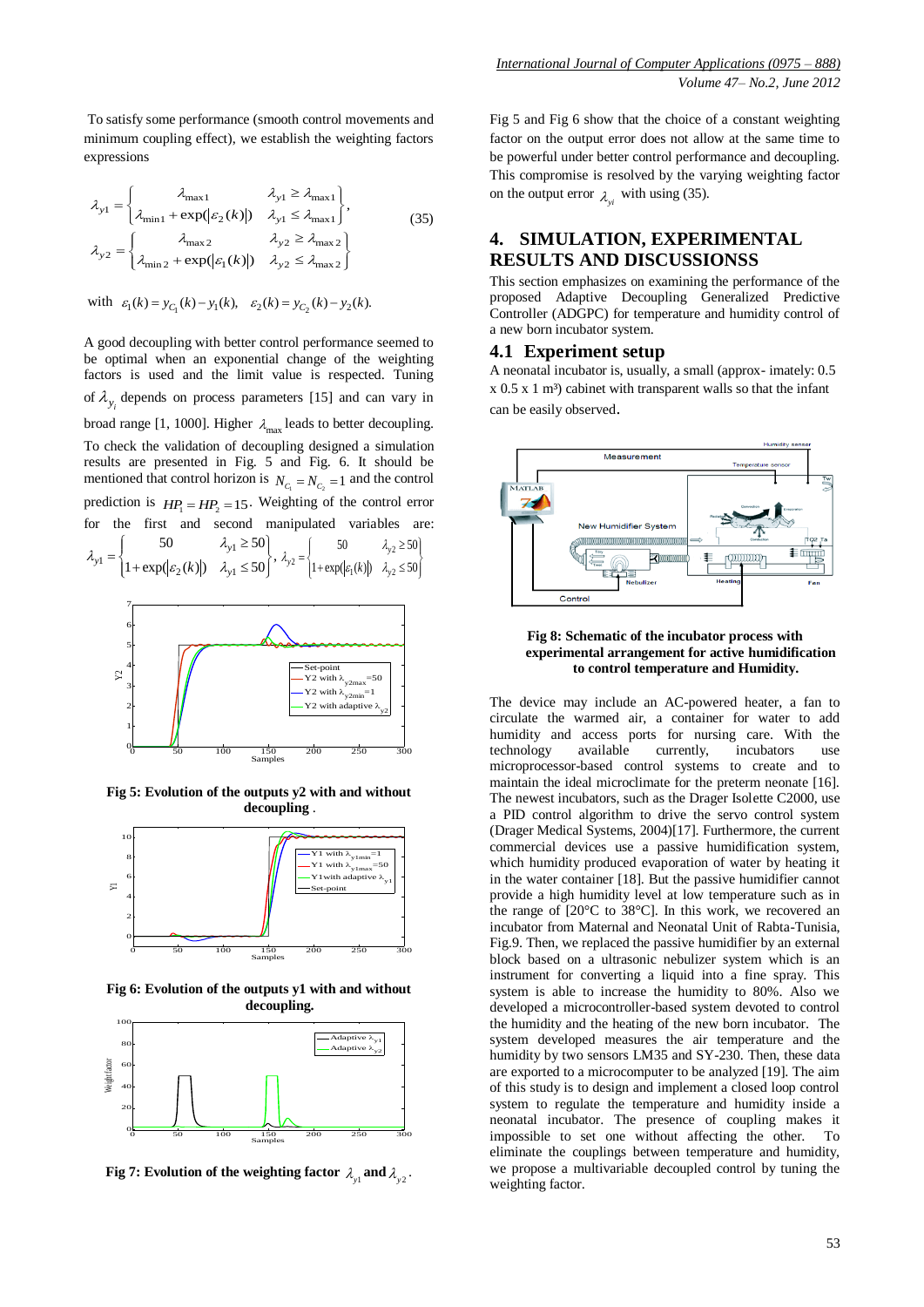

**Fig 9: Schematic illustration of the experimental unit's.**

### **4.2 Identification of process model**

Before proceeding with the real-time control, it is necessary to pass through the modeling system. For this reason, an experimental method is proposed for modeling of the TITO system. The incubator system has Two-Inputs and Two-Outputs.

The inputs to the system are :

- $u_1$ : control signal applied to the heater,
- $u_2$ : control signal applied to the nebulizer.

The outputs are:

- 1 *y* : temperature value output signal,
- $y_2$ : humidity level output signal.

We define each sub system in Fig 9 by Auto Regressive Integrated Moving Average with eXternal inputs, (ARIMAX) model [20].

$$
y_{ij}(k) = z^{-dij} \frac{B_{ij}(z^{-1})}{A_{ij}(z^{-1})} u_i(k-1) + \frac{C_i(z^{-1})}{A_{ij}(z^{-1})\Delta(z^{-1})} e_i(k)
$$
 (36)

Where  $d_{ij}$  is time delay,  $e_i$  is white noise and  $A_{ij}$ ,  $B_{ij}$ ,  $C_i$  are:

$$
A_{ij}(z^{-1}) = 1 + a_1 z^{-1} + a_2 z^{-2} + \dots + a_{na} z^{-na},
$$
  
\n
$$
B_{ij}(z^{-1}) = b_0 + b_1 z^{-1} + b_2 z^{-2} + \dots + b_{nb} z^{-nb},
$$
  
\n
$$
C_i(z^{-1}) = 1 + c_1 z^{-1} + c_2 z^{-2} + \dots + c_{nc} z^{-nc}.
$$
\n(37)

We present the multivariable system as matrix form:

$$
\begin{bmatrix} y_1(k) \\ y_2(k) \end{bmatrix} = \begin{bmatrix} G_{11}(z) & G_{12}(z) \\ G_{21}(z) & G_{22}(z) \end{bmatrix} \begin{bmatrix} u_1(k) \\ u_2(k) \end{bmatrix} + \begin{bmatrix} \xi_1 \\ \xi_2 \end{bmatrix} \tag{38}
$$

The transfer functions (38) are obtained by means of experimental tests through the input and the output data collection. For multivariable open loop experiments, the usual practice is to apply mutually independent Pseudo-Random Binary Signals (PRBSs) to all the manipulated variables of the plant. All experimental data are recorded with sampling times of 20 seconds. A set of models is developed by setting the maximum number of poles *na* to 4, *nb* of zeros to 4, the maximum order of the polynomial perturbation nc to 4 and the maximum time delay nk to 50. The development of all models is achieved by combining the coefficients *na, nb, nc* and *nk.* The selection of the appropriate orders of the ARIMAX model is determined according to a validation criterion

proposed by [21] which is based on the analysis of the prediction error and the variance of the measured output.



**Fig 10: Real and estimated humidity G22**.



**Fig 11: Real temperature G12.**



**Fig 12: Real and estimated temperature G11.**



**Fig 13: Real and estimated humidity G21.**

The experimental results allow to write the transfer function matrix as follows:

$$
G(z) = \begin{bmatrix} G_{11} & G_{12} \ G_{21} & G_{22} \end{bmatrix} = \begin{bmatrix} z^{-d11} \frac{B_{11}(z^{-1})}{A_{11}(z^{-1})} & z^{-d12} \frac{B_{12}(z^{-1})}{A_{11}(z^{-1})} \\ z^{-d21} \frac{B_{21}(z^{-1})}{A_{21}(z^{-1})} & z^{-d22} \frac{B_{22}(z^{-1})}{A_{22}(z^{-1})} \end{bmatrix}
$$

$$
= \begin{bmatrix} \frac{z^{-10}(5.9746e-004+5.9412e-004z^{-1})}{1-0.3467z^{-1}-0.6463z^{-2}} & 0 \\ \frac{z^{-32}(1.3698e-004-4.1930e-004z^{-1})}{1-0.28321z^{-1}-0.7133z^{-2}} & \frac{z^{-3}(0.00203+0.00088z^{-1})}{1-0.5091z^{-1}-0.4262z^{-2}} \end{bmatrix} (39)
$$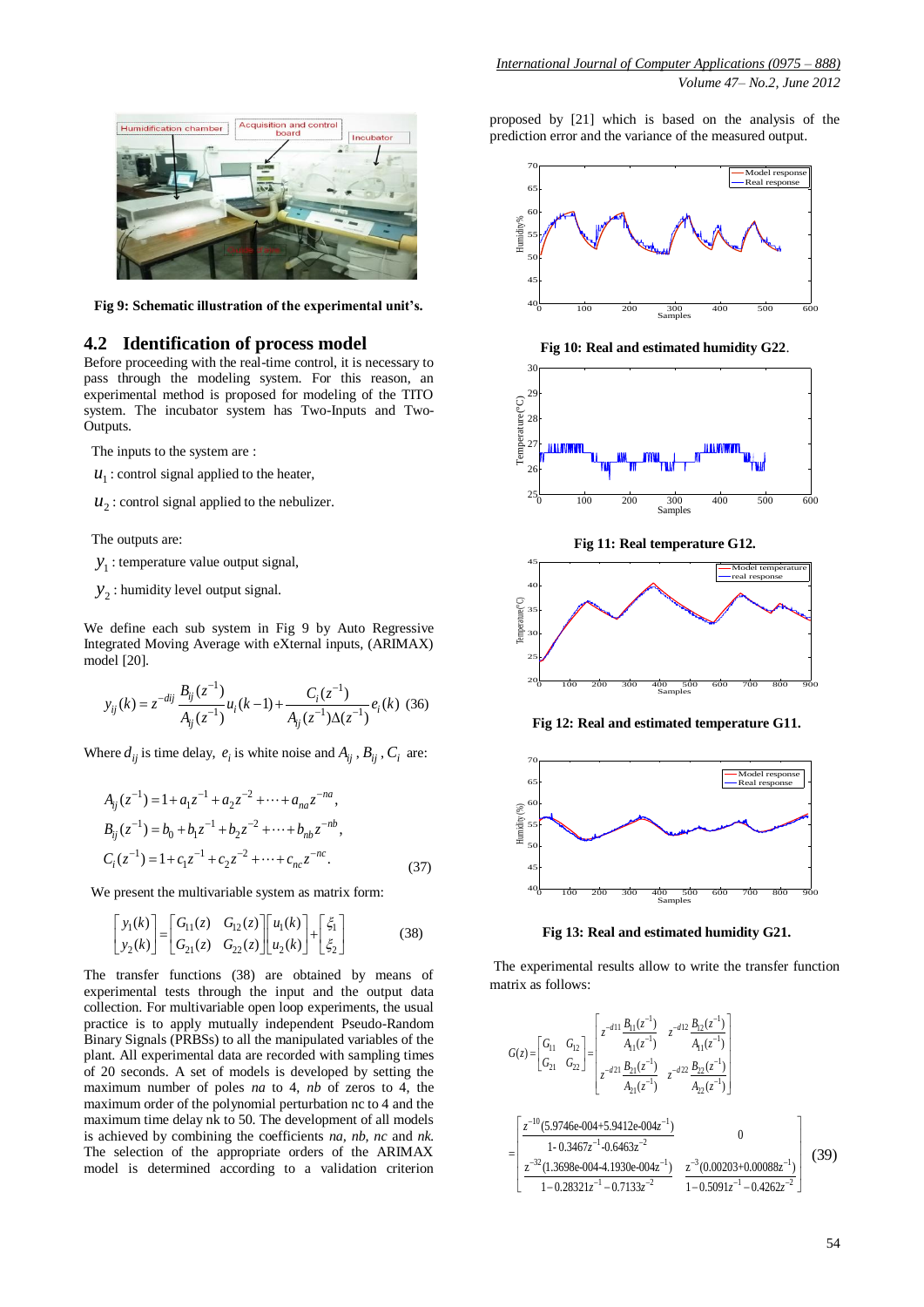From Fig 11, the temperature variation is almost not related to the change in moisture level  $(G_{12} = 0)$ , and this weak relation can be modeled as a disturbance to the system. The other components are described by a second order system with a time delay. Also, we can rewrite  $G(z)$  in such a way we will have the same denominator for  $G_{22}$  and  $G_{21}$ 

$$
G(z) = \begin{bmatrix} z^{-d11} \frac{B_{11}(z^{-1})}{A_{11}(z^{-1})} & 0 \\ \frac{z^{-d21}P_{21}(z^{-1})}{D_{22}(z^{-1})} & \frac{z^{-d22}P_{22}(z^{-1})}{D_{22}(z^{-1})} \end{bmatrix}
$$
(40)  
where  $z^{-d11} \frac{B_{11}(z^{-1})}{A_{11}(z^{-1})} = \frac{z^{-10}(5.9746e-004+5.9412e-004z^{-1})}{1-0.3467z^{-1}-0.6463z^{-2}}$ ,

$$
\frac{z^{d22}P_{22}(z^{1})}{D_{22}(z^{1})} = \frac{z^{3}(0.00203+0.00088z^{1})(1-0.28321z^{1}-0.7133z^{2})}{(1-0.5091z^{1}-0.4262z^{2})(1-0.28321z^{1}-0.7133z^{2})},
$$
\n(41)\n
$$
\frac{z^{d21}P_{21}(z^{1})}{D_{22}(z^{1})} = \frac{z^{32}(1.3698e-0044.1930e-004z^{1})(1-0.5091z^{1}-0.4262z^{2})}{(1-0.28321z^{1}-0.7133z^{2})(1-0.5091z^{1}-0.4262z^{2})}
$$

This structure of the model is used as a start up model for an adaptive GPC synthesis using MVRELS which is described in section 2.5.

#### **4.3 Computer simulations and discussions**

Before proceeding with the real time control, it is important to conduct computer simulation with Matlab software to check the feasibility of the proposed approach control. The principal parameters are set as follows: the forgotten factor  $\lambda_1, \lambda_2$  of the MVRELS method are respectively 0.999,1. The prediction horizons are  $HP_1 = 40, HP_2 = 20$ , the control horizons are  $Nc_1 = Nc_2 = 1$  and the weighting factors of the control increments are  $\lambda_{ul} = 4.1686$ ,  $\lambda_{ul} = 0.4712$ . The coupling effect was suppressed by the method of changing the weighting factor as a function of the control error. A good decoupling could be achieved by the same dependence of the weighting factors as in equation (35) with 50  $\lambda_{y2} \ge 50$ h $\begin{cases} 50 & \lambda_{y2} \ge 50 \end{cases}$ 

$$
\lambda_{y1} = 100 \text{ and } \lambda_{y2} = \begin{cases} 50 & \lambda_{y2} \ge 50 \\ 1 + \exp(|\varepsilon_1(k)|) & \lambda_{y2} \le 50 \end{cases}
$$

In Fig 16 we obtained the ranges of the control signal applied to the heater and to the nebulizer that scaled between 0 % and 100 %. The multivariable control is simulated with constraints and at sampling times T=20 seconds. Chosen the inputs constraints:  $0\% \le u_1 \le 100\%$ ,  $0\% \le u_2 \le 100\%$ .

The described model (39) has strong interaction between input u1 and output y2. For this reason, the analyze has been done by changing temperature's reference and observing output signal of the humidity with low, high and adaptive error weighting factor  $\lambda_{y2}$ . For  $\lambda_{y1}$ , it remains constant and justified by the low interaction between  $u_2$  and  $G_{11}$ . In Fig 14, we present the simulation result of set-point tracking temperature which increases from initial temperature to 26°C then to 30°C and decreases to 27°C. In Fig 15, it can be noticed that, there are great differences in the R.H. (Relative Humidity) response due to the choice of the error weighting factor. It is clear that a small constant value of this factor does not reduce the effect of coupling, for against a large value of this latter provides better decoupling at the cost of the quality of the control signal. This compromise is achieved by a choice of error

weighting factor with adjustable set point change of the temperature which assures a good decoupling and acceptable control signal. In Fig 16, we present the evolution of the weighting factor with small  $\lambda_{y2min} = 1$ , high  $\lambda_{y2max} = 20$  and adaptive  $\lambda_{y2}$ . In Fig 17, we note that the control signal which corresponds to the choice of adaptive weighting factor presents less excitation than a high value  $\lambda_{y2\text{max}} = 20$ .



**Fig 14: Simulation result of set-point tracking temperature for predictive decoupling control**.



**Fig 15:Simulation result of set-point tracking humidity for predictive control with and without decoupling.**



Fig 16: Evolution of the weighting factor  $\lambda_{\text{y2}}$ .



**Fig 17: Simulation results of the temperature and humidity control in incubator system.**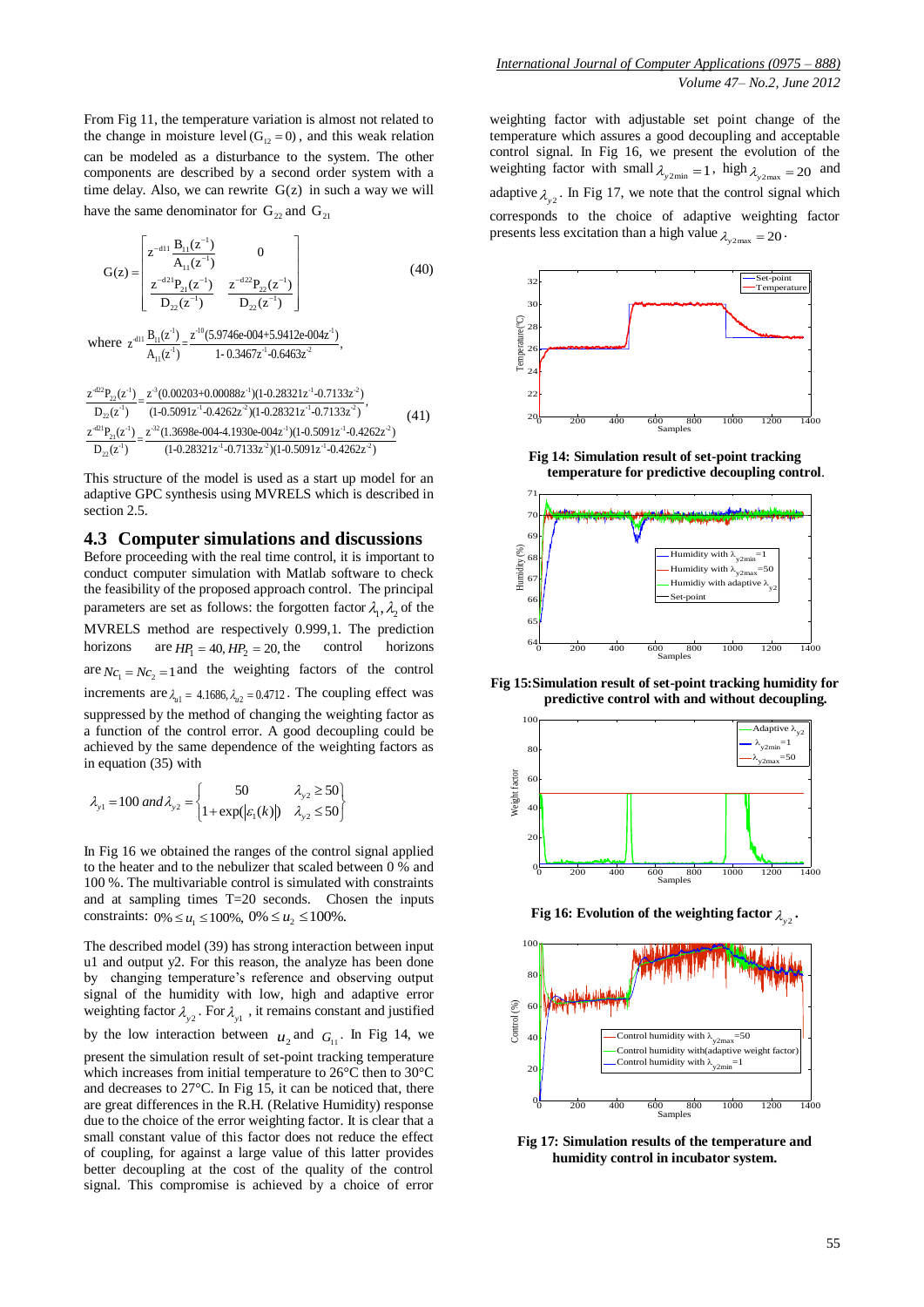### **4.4 Experimental results and discussions**

The following experiment is conducted to investigate the performance of the proposed ADGPC (Adaptive Decoupling Generalized Predictive Controller) with adjusting of the weighting factors as in equation (35).

Fig 18 and Fig 19 show the step response of temperature and of humidity, respectively. One can see that the set-point change of temperature disturbs the humidity rate, which should be remained constant. This coupling effect can be minimizing by adjusting the error weighting factor, which increases at reference signal change of the other variable.

Fig 20 shows the real decoupled signal control of temperature and humidity with small, high and adaptive error weighting factor  $\lambda_{y2}$ . Fig. 21 illustrates small  $\lambda_{y2min} = 1$ , high  $\lambda_{y2max} = 20$ and adaptive error weighting factor  $\lambda_{y2}$ . The adaptive error weighting factor is synchronized to the reference signal change. An increase of this factor generates a very drastic change in the manipulated variable (humidity control) which is an indicator of the decoupling effects. The advantage of using an adaptive error weighting factor is to keep a smooth control signal when the coupling effect is reduced.



**Fig 18: Actual close-loop step response of the temperature in incubator system.**



**Fig 19: Actual close-loop step response of the humidity in incubator system**.



**Fig 20: Experimental results of the real**-**time temperature and humidity control in incubator system.**



**Fig** 21: Evolution of the error weighting factor  $\lambda_{y2}$ . (a)





**Fig 22: Convergent time histories of the eight estimated parameters in the real-time Humidity control experiment in incubator system**.



**Fig 23: Convergent time histories of the four estimated parameters in the real-time Temperature control experiment in incubator system.**